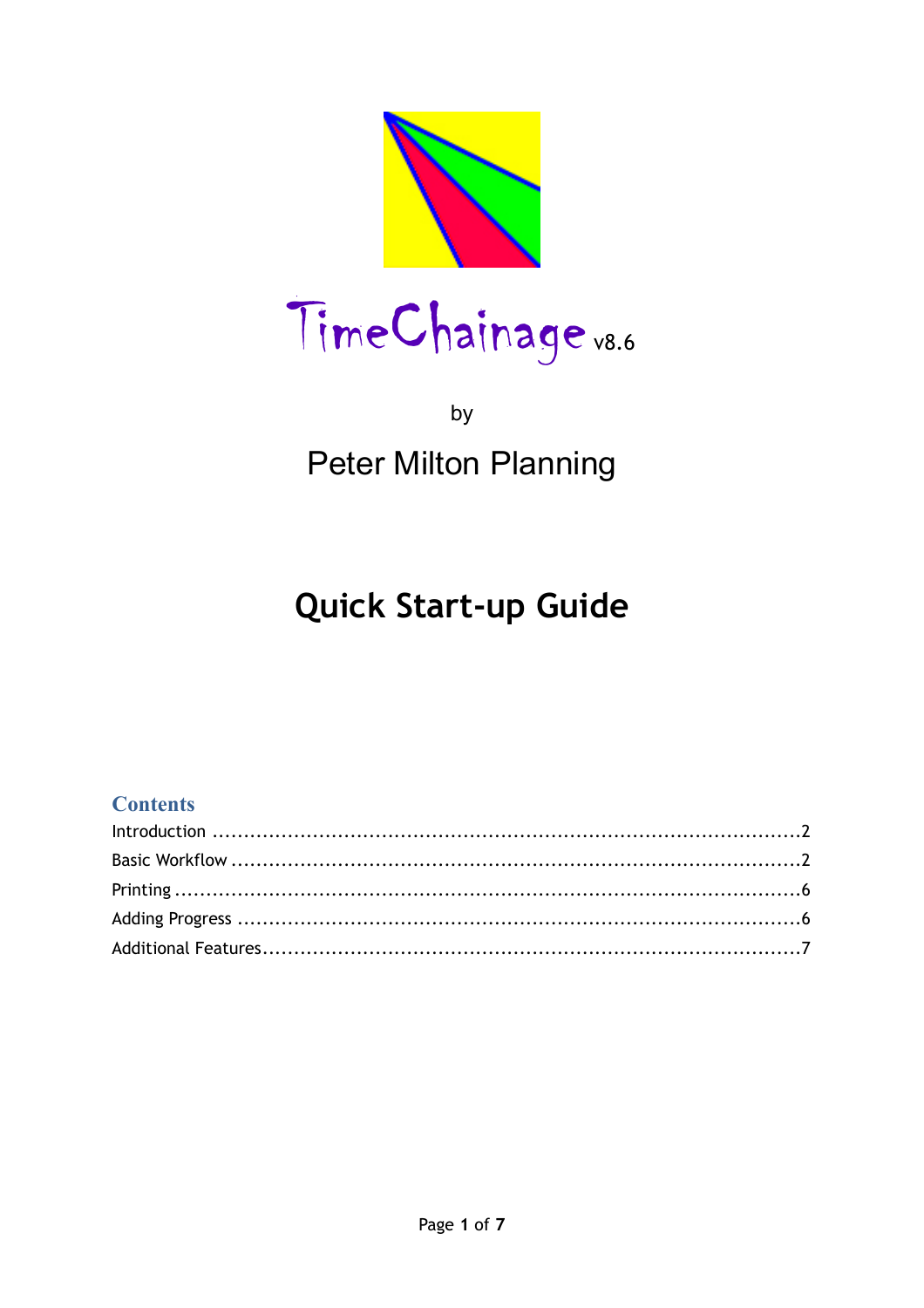### <span id="page-1-0"></span>**Introduction**

This Quick Start-up Guide will help you get started with the main features found in TimeChainage. If you use the suggested workflow as described below, you will be able to produce a basic time chainage project quickly and easily.

There are many features not described in this guide, or only described briefly. For a more comprehensive reference document, please see the User Manual.

#### <span id="page-1-1"></span>**Basic Workflow**

To open the TimeChainage application:

- Double click on the 'TimeChg' executable file to open the application
- If you have an icon on the desktop, then double click on that to open the application

Setting the Project Details:

- Click the 'Project Details' button on the main form toolbar (or select Data->Project from the main menu) to open the Project form
- Enter a project name, description, planner and start date
- Enter any project preferences in the 'Preferences' section
- Click OK button to close the Projects form

Create project calendars:

- Click the 'Calendars' button on the main form toolbar (or Data->Calendars from main menu) to open the Calendars form
- A default 5 day calendar exists (this cannot be changed or deleted)
- Click the 'New…' button to create a new calendar, the Calendar Details form will open
- Give the calendar a name, select the working days and add holidays
- Click the OK button to close the Calendar Details form
- Click the OK button to close the Calendar form, or click the 'New' button to create more calendars
- Note that the export button in the Calendars window allows you to save your calendars for use in other projects. Use the Import button to load ready made calendars.

Create a Work Breakdown Structure (WBS):

• Click the 'WBS' button on the main form toolbar (or Data->WBS from the main menu) to open the WBS form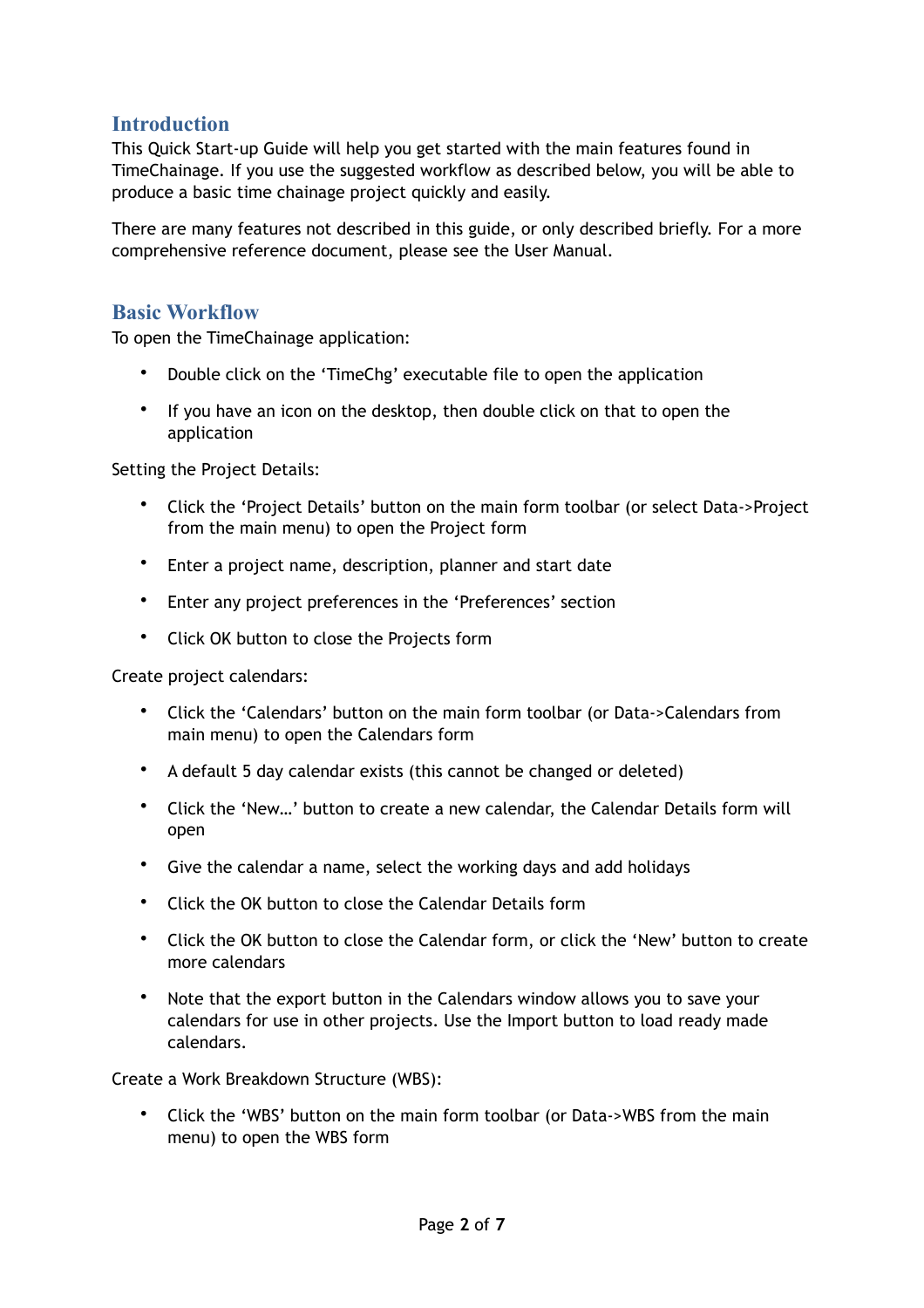- Add new WBS items by pressing the down key on the keyboard when the last item is selected in the table, or by pressing the '+' button on the toolbar
- Enter details in the table or in the details panel at the bottom of the form
- Minimum details to add are the description and default calendar, but you will also want to select line styles, colours and widths. Select your options in the details panel or type directly in the table
- Close the WBS form by clicking the 'Close Form' button in the toolbar (the right most button with a push button shape)
- It is worth spending a bit of time creating the WBS as it helps determine the look of the chart and the structure for entering planned and actual progress

Add Planned activities and programme logic:

- Click the 'Planned activity details' button on the main form toolbar (or Data- >Planned from the main menu) to open the Planned form
- Click on the first row in the table to create the first activity
- Use either the table or the details panel to enter the activity details
- As a minimum, you need to enter start and finish chainages (chainage simply means a location), the peak rate and the calendar to produce a time chainage bar. TimeChainage will calculate the duration of the task and the start and finish dates. As you will have added a default calendar to your WBS definitions, instead of selecting a calendar, select the appropriate WBS value and the right calendar will be displayed. You can of course override the default calendar for any activity by selecting a new one.
- TimeChainage does not use specific units for distance, you decide what unit of measurement you wish to use and enter chainages and rates based on this unit. For example, if metres are the units you wish to use, then entering a start chainage of 0 a finish chainage of 100 and a peak rate of 5 will represent an overall length of 100m and a peak rate of 5m/day, giving a duration of 20 days.
- Set the WBS for the task by selecting from the drop down list in the details panel
- Adding a description is important to keep track of your tasks, this can also be displayed on the time chainage chart
- If there is no start/finish constraint or predecessor logic entered, the task will commence on the Project Start Date as set in the Project Form
- To enter a start or finish constraint, select a constraint type from the drop down menu in the details panel and select the required date from the date selection box
- To enter a predecessor, add the reference ID of the predecessor task in the table column 'Predecessor'. Up to 10 predecessors can be entered for an activity. To enter more than one predecessor, use the relationships tab in the details panel at the base of the form. See the User Manual for more information on adding relationships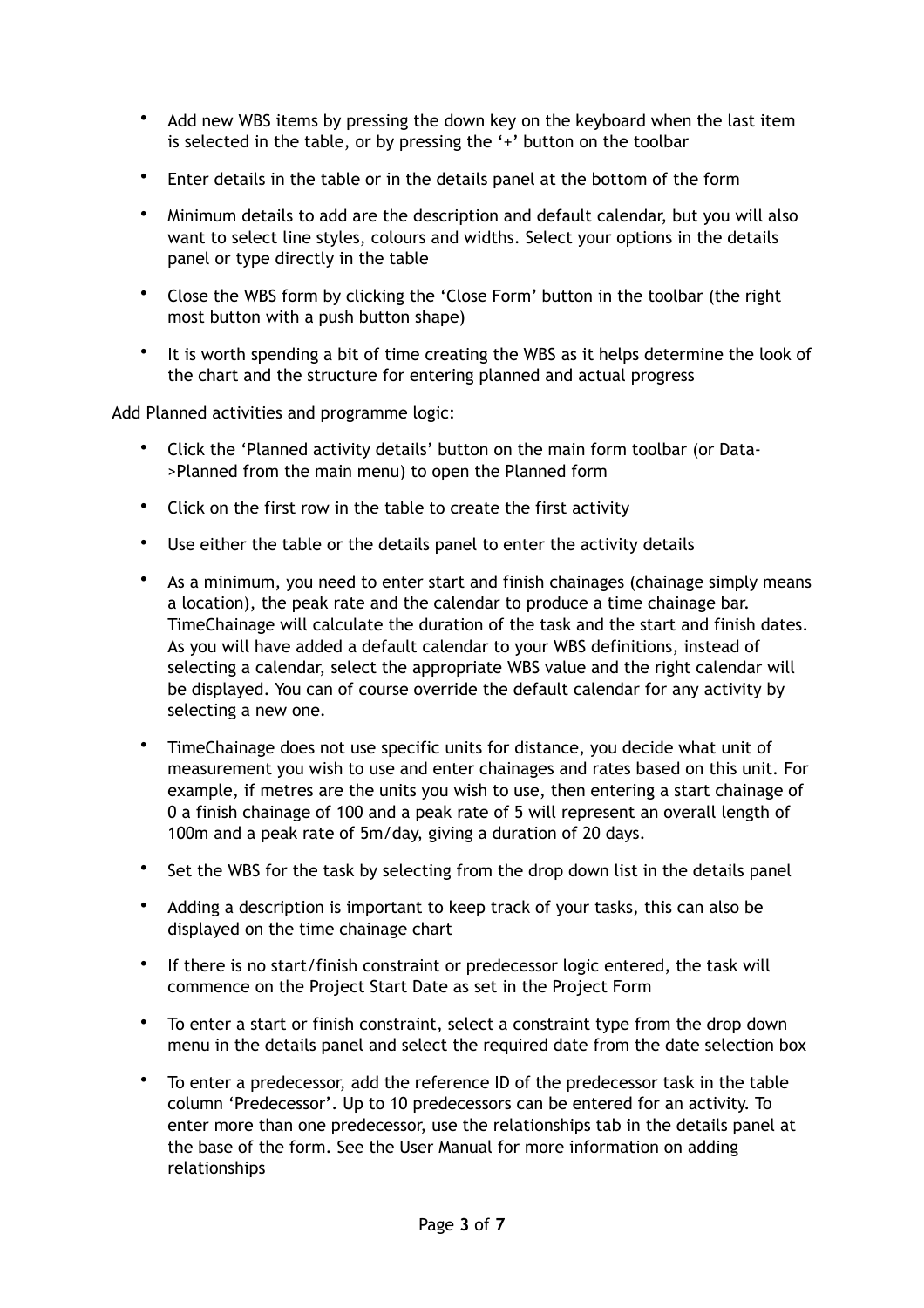- To create a bar instead of a line, enter a peak rate as for a line, but also add a duration (in days) in the Point Duration field. For example, entering a Point Duration of 5 will result in a bar that is 5 days in duration. This represents an activity that spends 5 days at any single location
- You can schedule all tasks by pressing the enter key on the keyboard,by clicking on the 'Schedule' button on the toolbar or by pressing F9 on the keyboard. By default, closing the Planned form by using the 'Close Form' button on the toolbar also schedules the programme
- Enter additional tasks by pressing the down arrow key on the keyboard (when the last task is selected), or by clicking the '+' button on the toolbar
- Move tasks up or down by using the up/down arrow keys on the toolbar
- To sort the tasks, click on the header of the column you want sorting. Multiple clicks on the header will swap between sort ascending and sort descending. Always schedule the project prior to moving or sorting tasks
- By default, all tasks are shown in the Planned Form table. You can filter by a specific WBS, WBS Code or Activity Code value by selecting from the drop down selection boxes on the toolbar
- There are a lot of columns in the table, some of which you may wish to hide to declutter the form. To do this, simply click on the appropriate Hide buttons on the toolbar. By hovering your cursor over a button, a description of what the button does will appear.
- To close the Planned Form, click the 'Close form' button on the toolbar (the button with a green button shape)

Format the chart layout:

- From the main menu select Format->Chart Setup and the Chart Setup dialog will open
- There are a number of tabs on the dialog but the main ones to start with are the 'Axis' and 'Grids' tabs
- The 'Axis' tab allows you to format the axis markers and labels on the chart. You can show axis markers for both time and chainage on all four sides of the chart
- The 'Grids' tab allow you to format the chart grids. You can have major and minor grids for both chainage and time
- Many other formatting options are available, explore them for yourself or see the User Manual for more information on formatting your chart
- Click 'OK' to close the Chart Setup dialog
- On the Main Form, you can choose the ranges of chainage and time shown on the chart. By default the charts shows the entire project, but you may wish to show some extra space around the bars or else zoom in to a small portion of the project.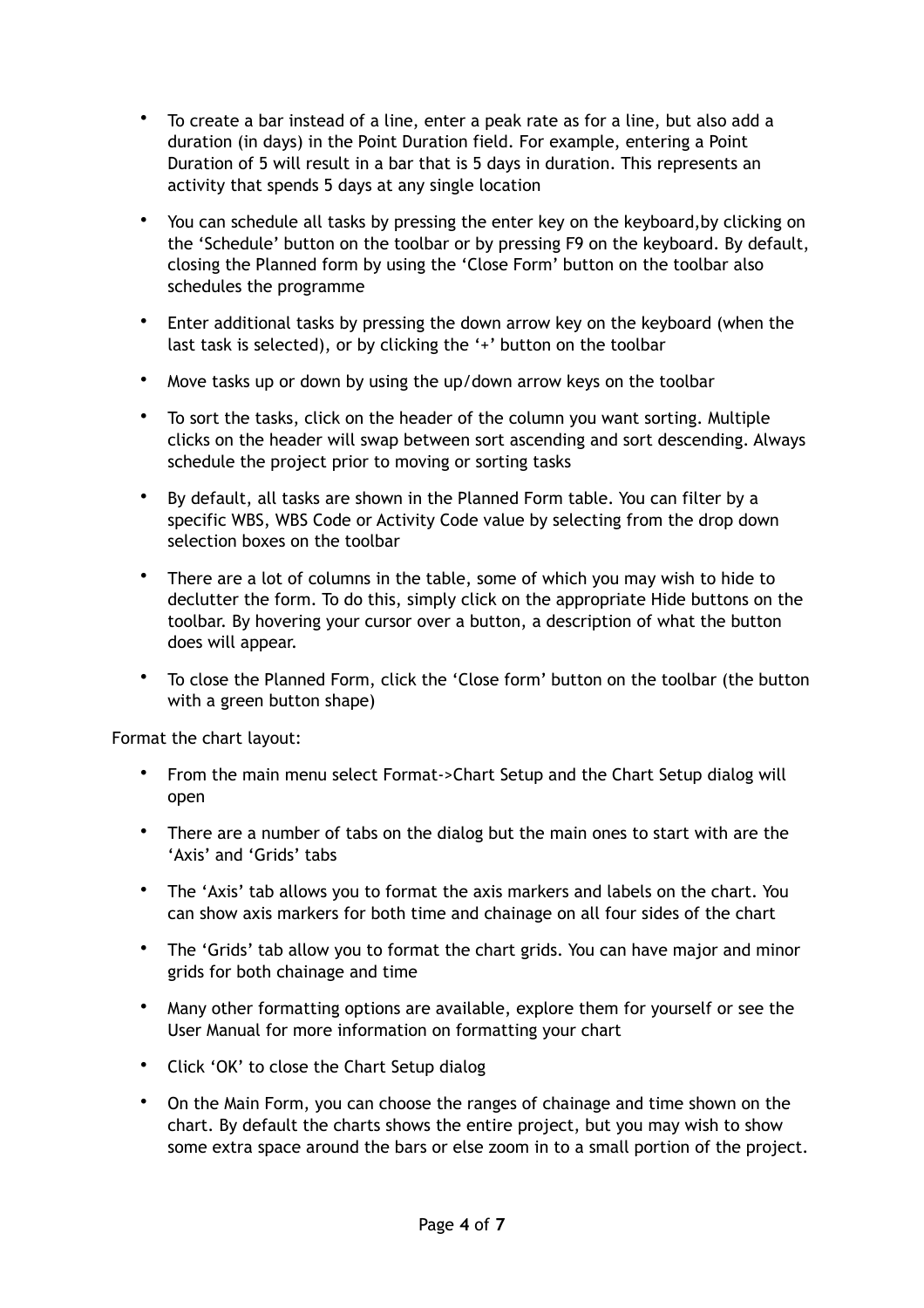To select a specific chart range, uncheck the 'auto range' checkbox on the toolbar and enter values for chainage and time in the appropriate boxes on the toolbar

Setting print options:

- From the main menu, select File->Print Preview
- Click the 'Page Setup' button to open the Page Setup dialog
- Click on 'Printer Setup' to designate a printer and paper size
- In the Page Setup dialog, select page orientation
- Click 'OK' to close the Page Setup dialog
- Click the 'Headers' button to open the Headers dialog
- Decide which Headers you wish to have on the chart, the options are a revision box, a title box, a logo, a legend box and a schematic
- For each Header, select the tab and complete the details. Check the 'Show' box for each header you want to show
- To show a logo, the picture must be in JPEG or Windows Bitmap format
- For a Schematic above the chart, you can either create one in TimeChainage using the built-in schematic creation tool or you can import an image in JPEG or Windows Bitmap format. See the User Manual for more details of how to create a schematic using the built-in tool
- Print options are saved with Layouts (see below)

Once you have formatted a Layout, you can save it. Multiple Layouts can be saved for a project, showing different views. To save a new Layout:

- From the main menu select View->Layout to open the 'Layouts' dialog
- Click on New to open the 'Layout Details' dialog
- Give the Layout a name and click the 'OK' button
- Click 'Open Layout' to close the 'layouts' dialog and open the layout

To save changes to an existing layout:

- Open the layout you wish to modify
- Make your layout changes
- Save the layout by clicking on the 'Save Layout' button on the main form toolbar

To open a layout:

• From the main menu select View->Layout to open the 'Layouts' dialog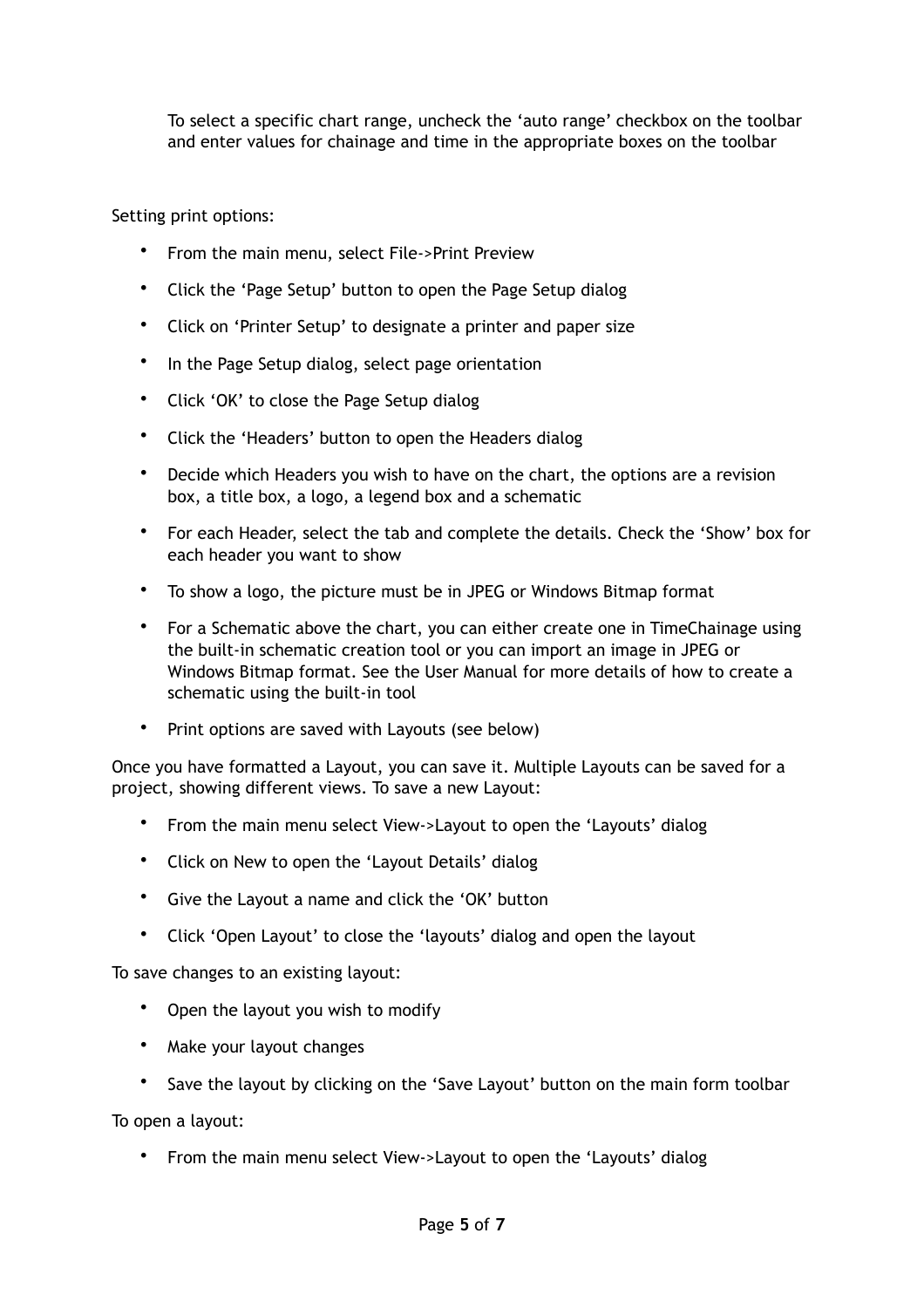- Select the layout to open from the drop down list
- Click 'Open Layout' to close the 'layouts' dialog and open the layout

Save the Project file:

- From the main menu, select File->Save As to open the Save As dialog
- Give the project file a name and save it in a suitable location. TimeChainage v8.x project files have the extension ".tc8"

### <span id="page-5-0"></span>**Printing**

To print your time chainage chart:

- From the main menu, select File->Print Preview
- Click the Page Setup button to open the Page Setup dialog
- Click on Printer Setup to designate a printer and paper size
- Click 'OK' to close the Page Setup dialog
- If you are happy with the print preview, then click 'Print…' to open the Print dialog, then click 'OK' to print the chart
- Tip Time chainage charts often look better when printed to A2 or larger, especially for large and complex projects. However if you do not have a large size plotter or simply want a smaller print, the following method works very well:
	- o Save your chart as a PDF file you need a PDF writer such as Adobe Acrobat or CutePDF Writer to do this. From the Printer dialog, select your PDF writer and print size (say A2) and click 'OK' to "print" the chart.
	- o A 'Save As' dialog will open. Select a name and location to save the PDF
	- o Once saved, open the PDF file (you will need a PDF reader for this)
	- o Print the chart to A4 or A3 size as desired

#### <span id="page-5-1"></span>**Adding Progress**

You can add actual progress in TimeChainage and compare it with your plan. This is a very brief guide to adding progress, see the User Manual for more details. To add actual progress:

- From the main form, click the 'Actual activity details' button on the toolbar (or select Data->Actuals from the main menu) to open the Actual Progress form
- Add and delete activities in a similar way as for the Planned Form. An activity is simply a section of progress related to a WBS value. You can add as many activities as needed to show progress to the level of detail required.
- For each activity, select the WBS and add start and finish chainages and start  $\hat{\mathbf{a}}$ finish dates. Any period of time from 1 day upwards can be entered